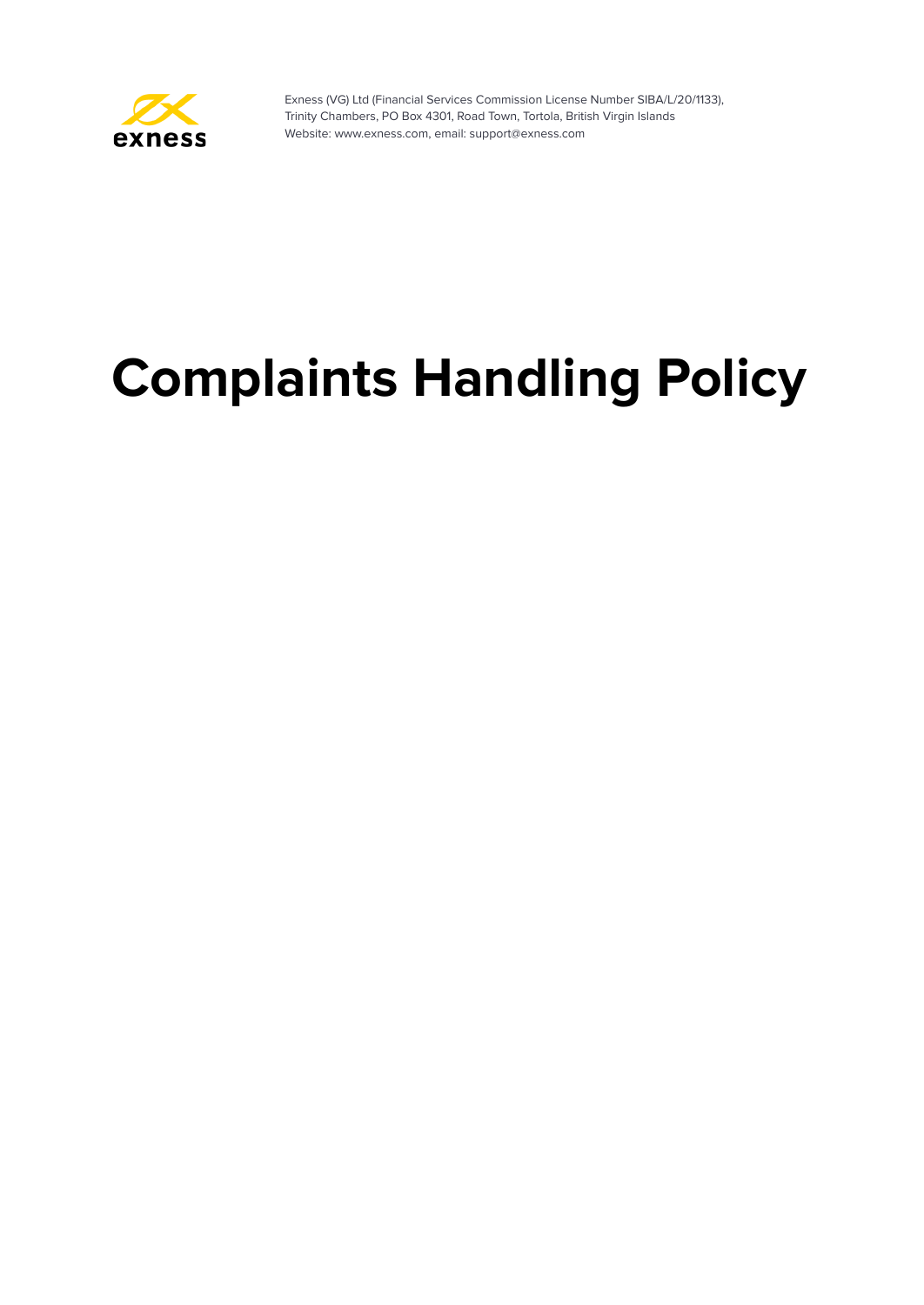

## **COMPLAINTS HANDLING POLICY**

#### **1. Scope**

1.1 Exness (VG) Ltd (the "**Company**") is required to establish, implement and maintain an effective and transparent complaint handling policy and procedure for the prompt handling of Clients' complaints.

1.2 In this respect, the Company has established this Complaints Handling Policy (the "**Policy")** that sets out the process adopted by the Company for the fair and prompt handling of queries, complaints and disputes received from the Company's Clients, as well as a robust framework comprising of, procedures, processes, controls and monitoring processes, to ensure the prompt handling of Clients' complaints. This Policy describes, amongst others, the process that Clients will need to follow in order to submit a query and/or complaint to the Company.

## **2. Queries**

2.1 If you have any query regarding your account, or you are dissatisfied with our Services, in the first instance you should contact our Customer Support Department via e-mail at [support@exness.com,](mailto:support@exness.com) live chat, telephone or any other official method of communication made available by the Company, as the vast majority of queries and issues can be dealt with at this level.

2.2 Our Customer Support Department will try to resolve your query immediately. If your query cannot be resolved immediately, we remain committed to addressing and resolving it in a prompt manner (usually within 3 business days). If additional time is required, we will issue a holding response in writing and we will indicate when we will make further contact to inform you of the investigation process and outcome.

2.3 If you are not satisfied with the final response received by the Customer Support Department, then you may raise this further following the procedure described below.

## **3. Complaints**

3.1 Further to the above, any client who is not satisfied with the final response received by the Customer Support Department and would like to raise a query further, may complete and submit the Complaint Form attached herein and submit it electronically to [support@exness.com](mailto:support@exness.com) (the "Form"). Clients may submit the form free of charge.

3.2 The Form must be filled out truthfully, completely and accurately. The information required through the Form is indicative and additional information and/or clarification and/or evidence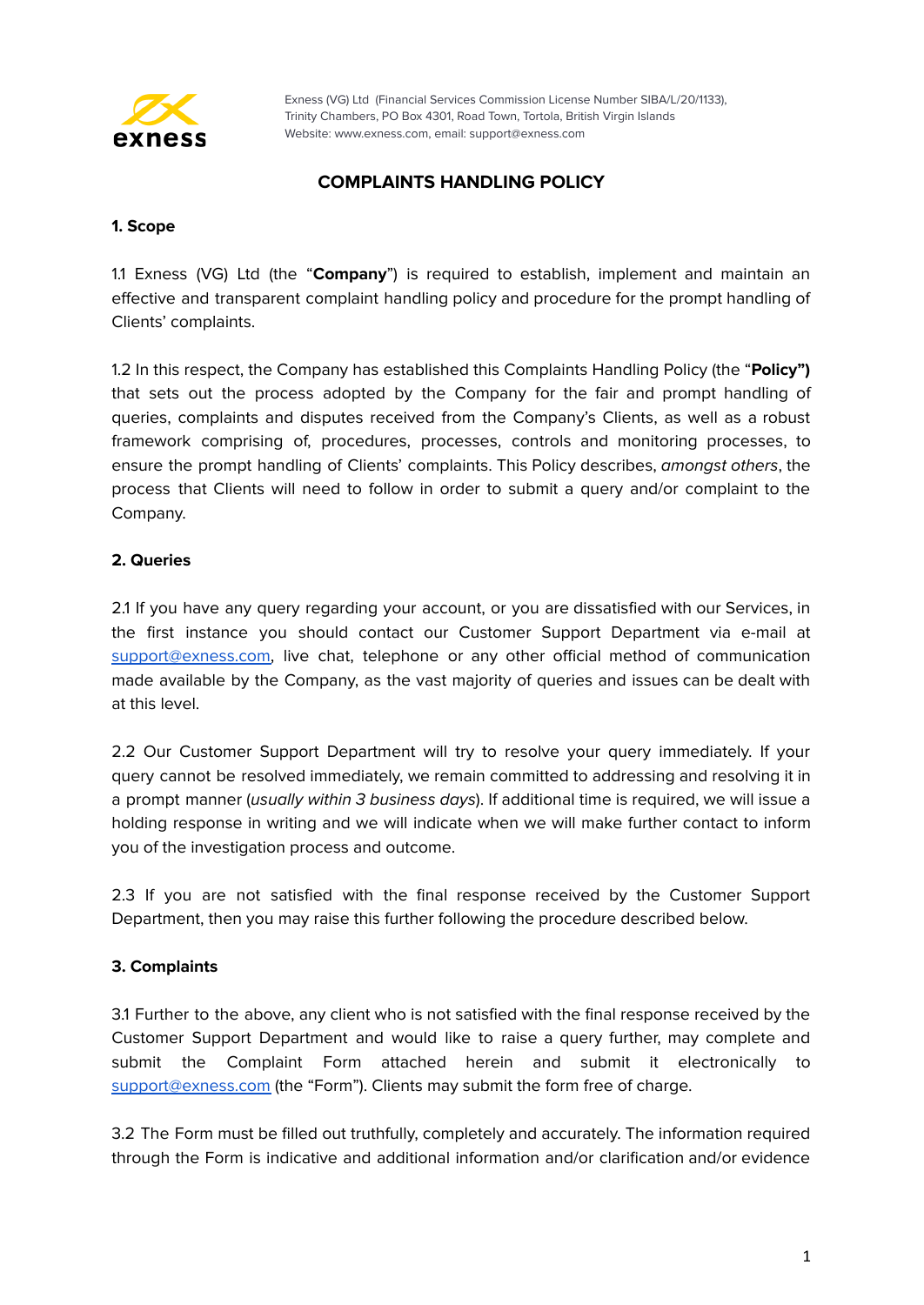

may be requested. We may request from you to submit a new Form if we consider that you have falsely and/or incorrectly and/or insufficiently completed the Form.

3.3 Upon the successful submission of the Form, and within five (5) working days we will acknowledge receipt of the Form. We will then carry out an impartial review of the matter and communicate to you the outcome of our investigation and propose remedial actions (if applicable) within ten (10) working days from the date of our acknowledgement.

3.4 In the unlikely event that we are unable to respond within ten (10) working days, we will inform you of the reasons for the delay and indicate the period of time within which it is possible to complete the investigation. In any event, we shall provide you with the outcome of our investigation no later than one (1) month from the date of our acknowledgment, depending on the complexity of the case and your cooperation.

3.5 With derogation to the paragraphs above, and having considered the nature of the matter at hand, we may dismiss your complaint and pass on the case to our Customer Support Department for prompt resolution irrespective of whether the matter has already been communicated to our Customer Support Department or not.

## **4. General provisions for Queries and Complaints**

4.1 At any given time during the handling process of queries and complaints we may require you to provide us additional information and documentation (including but not limited to your secret investor password and/or updated due diligence documentation and/or other registration data, etc.) and your full cooperation is required in order to finalise our investigation. We may extend the investigation timeframe, or put the matter on hold, or consider the matter as closed if you have failed to respond adequately and/or within a reasonable timeframe or within the timeframe we may have indicated. Depending on your response and the nature of the matter, we may resume the handling process or request for you to resubmit your query or complaint.

4.2 We encourage you to lodge your query and/or complaint within a reasonable time from the moment the matter occurs, otherwise the Company reserves the right not to process the matter further.

4.3 In the event that you wish to withdraw a query or a complaint lodged, and/or in order to proceed with a reimbursement available to you, the Company may request for you to withdraw the matter in writing.

4.4 The Company is entitled to treat a query or complaint as closed in the following circumstances, among others, (a) where it is determined that no further action is required by the client and/or the Company, upon the issuance of the final decision by the Company,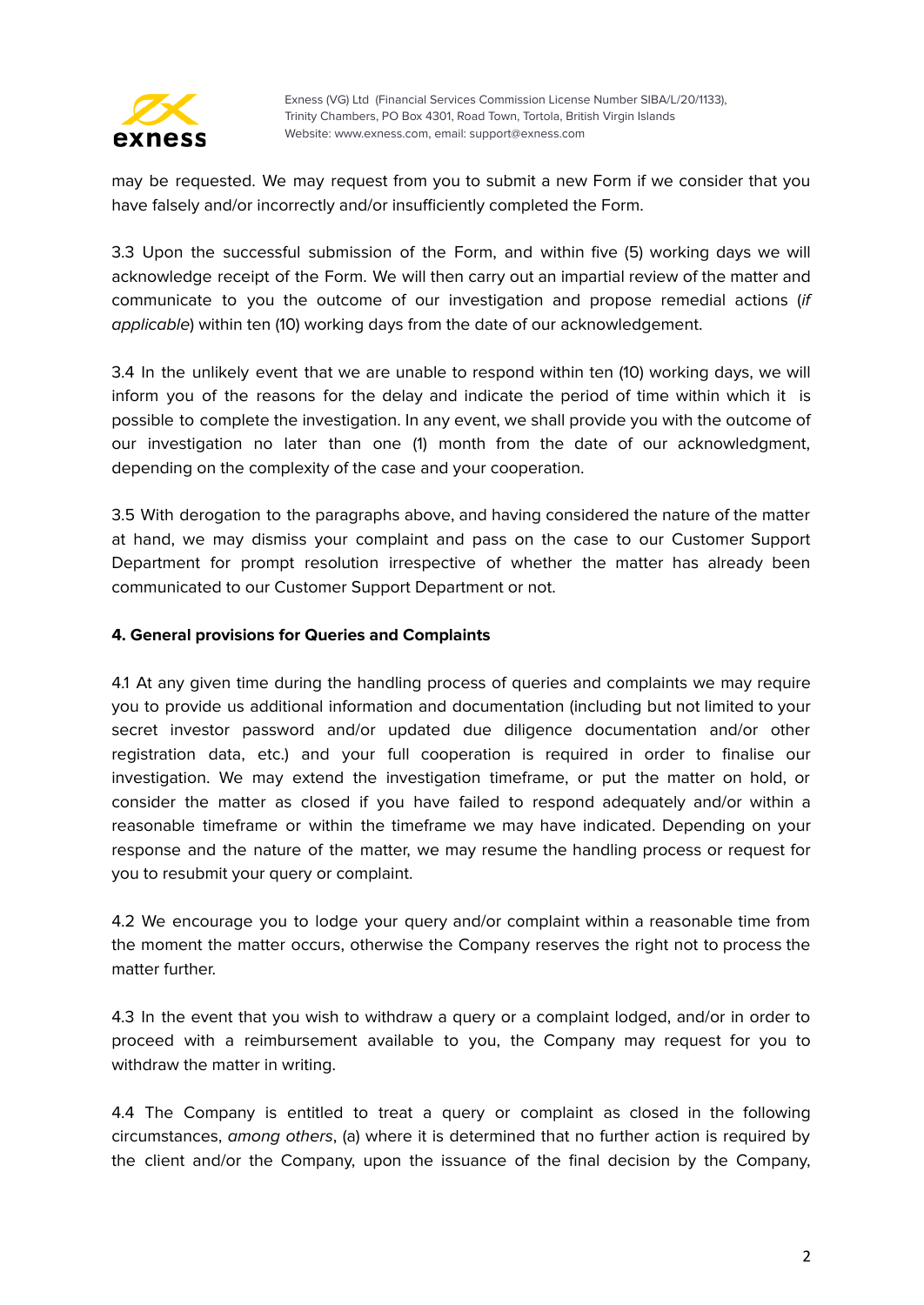

and/or (b) where the matter has been mutually resolved, and/or (c) where the client has failed to respond promptly and adequately to the questions and requests of the Company, and/or (d) where the Company has given a substantive response and the client has failed to indicate that the response is unsatisfactory and/or substantiate the claim with relevant data, within four (4) weeks. The Company may notify the client upon the closure of a query or complaint.

4.5 We may accept complaints brought by third parties acting on behalf of a client ("Authorised Representatives"), as long as the Client authorised in writing the third party and provides this authorisation as evidence to the Company via his/her registered email.

4.6 The present Policy, including the procedures and timeframes included herewith, may not be applied in circumstances where a Client is represented by a third party and/or has taken legal action and/or has escalated the matter to the court and/or any dispute resolution service or similar.

4.7 We reserve the right to dismiss a query or complaint which does not comply with the present Policy and/or the Client did not comply with the provisions of the Client Agreement and/or the matter is not expressed accurately and/or it comprises obscene/rude words and/or includes offensive language, swear words, affective appraisal of the disputable matter and/or insults or threatens Exness or its representatives.

4.8 This Policy should be read in conjunction with the Client Agreement and the Privacy Agreement as these can be found on our website.

4.9 If a complaint remains unsettled for longer than three (3) months you may inform the Virgin Islands Financial Services Commission ("BVIFSC") directly. Please note that the BVIFSC may not attend to any complaint, unless it is satisfied that the matter has been brought to the Company's attention first, as per our procedure provided in paragraph 3 above. For further details, please visit BVIFSC's website [www.bvifsc.vg](http://www.bvifsc.vg/).

**Version: 9 December 2021/002**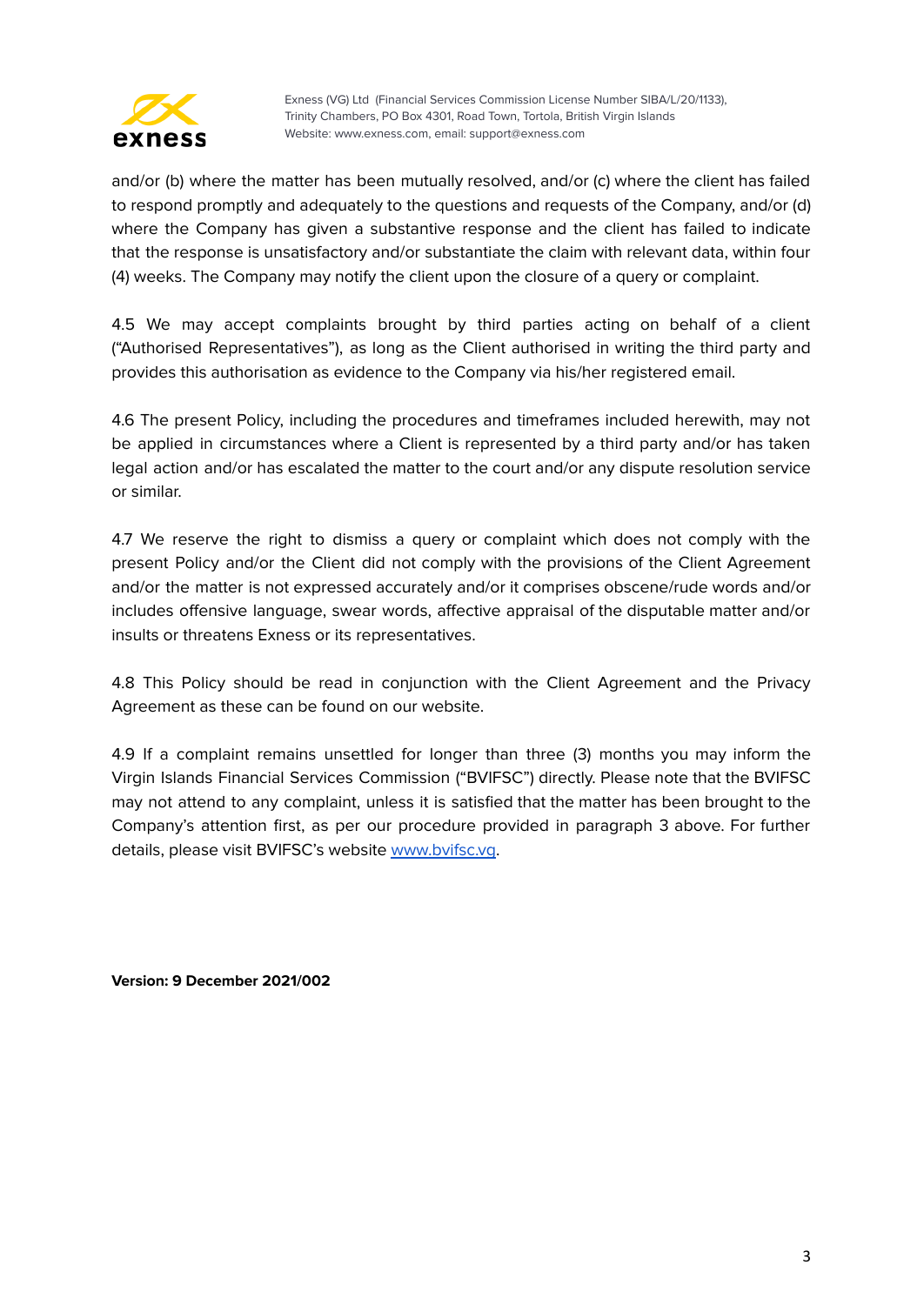

## **Complaint Form**

Please fill in the Complaint Form and submit it electronically to [support@exness.com.](mailto:support@exness.com) The Form must be filled out truthfully, completely and accurately.

We reserve the right to dismiss a Form which is not completed accurately and/or it comprises obscene/rude words and/or insults or threatens Exness or its representatives.

Fields marked with an asterisk (\*) are mandatory

## **A. Client and General Information:**

| First Name*                                                                                                                                                                                           |
|-------------------------------------------------------------------------------------------------------------------------------------------------------------------------------------------------------|
| Last Name*                                                                                                                                                                                            |
| Date of Birth*                                                                                                                                                                                        |
| Nationality*                                                                                                                                                                                          |
| Address*                                                                                                                                                                                              |
| Country of Residence*                                                                                                                                                                                 |
| <b>Account Number*</b>                                                                                                                                                                                |
| Did you communicate your complaint with our Customer Support department?*<br>If not, we encourage you to first contact our Customer Support department.                                               |
| If you answer Yes to the above question, please specify the case number, if any, date(s), name<br>of our representative(s), outcome and reasons your query/claim remains unresolved, as<br>applicable |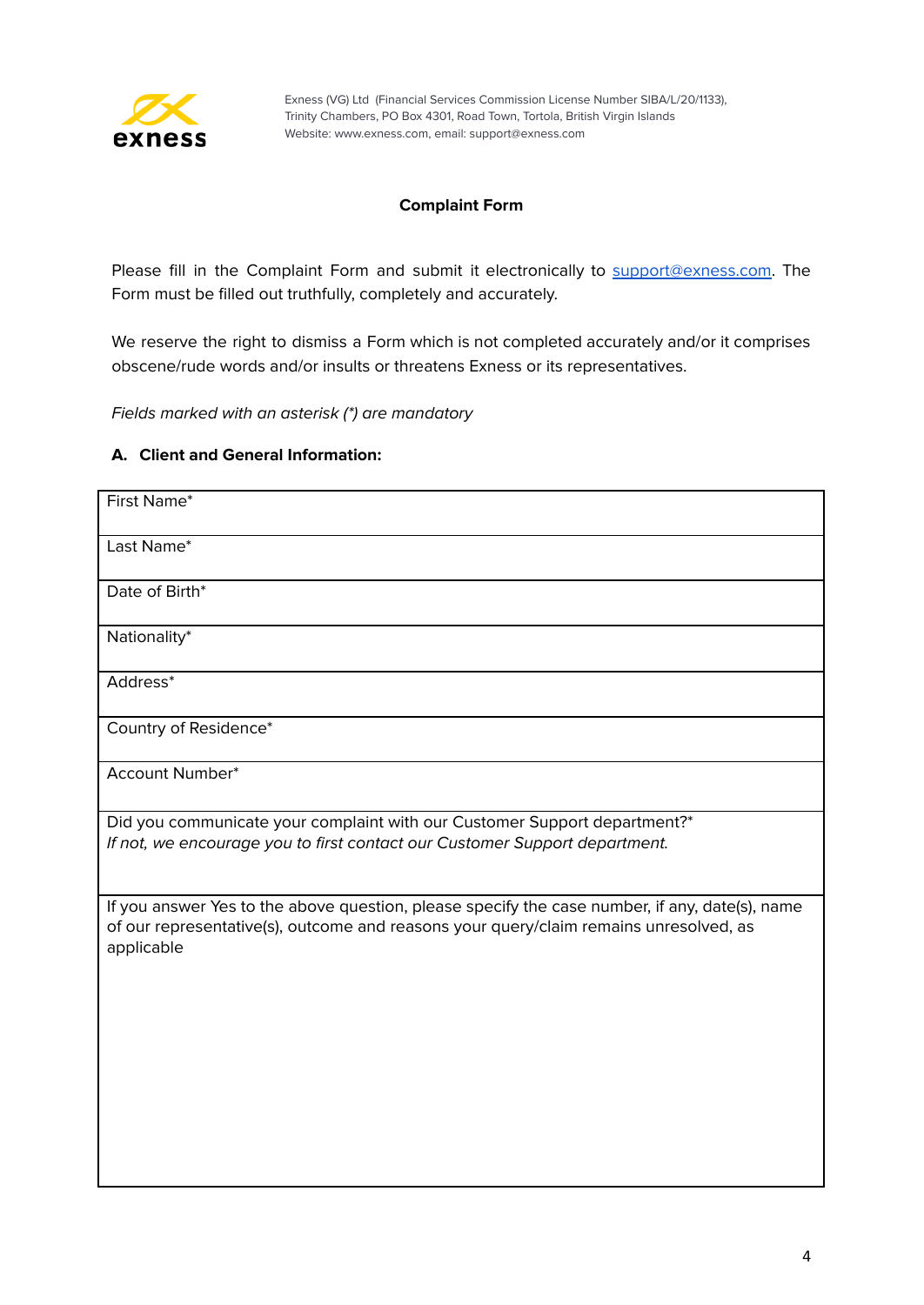

## **B. Trading Complaint:**

Complete this section if your complaint is related to Trading (i.e. Execution of orders, trading platforms, etc). If your complaint is not related to Trading, please complete section C below.

Date(s) of the incident(s)

Position(s) number(s) under dispute

Dispute amount (please specify the currency), if applicable

Description of the facts and the reasons for your Complaint, and how this affected you. Please write clearly and legibly.

How do you feel this dispute could be settled/resolved?

Please attach any supporting documentation/evidence that may help us in the investigation and resolution of the matter.